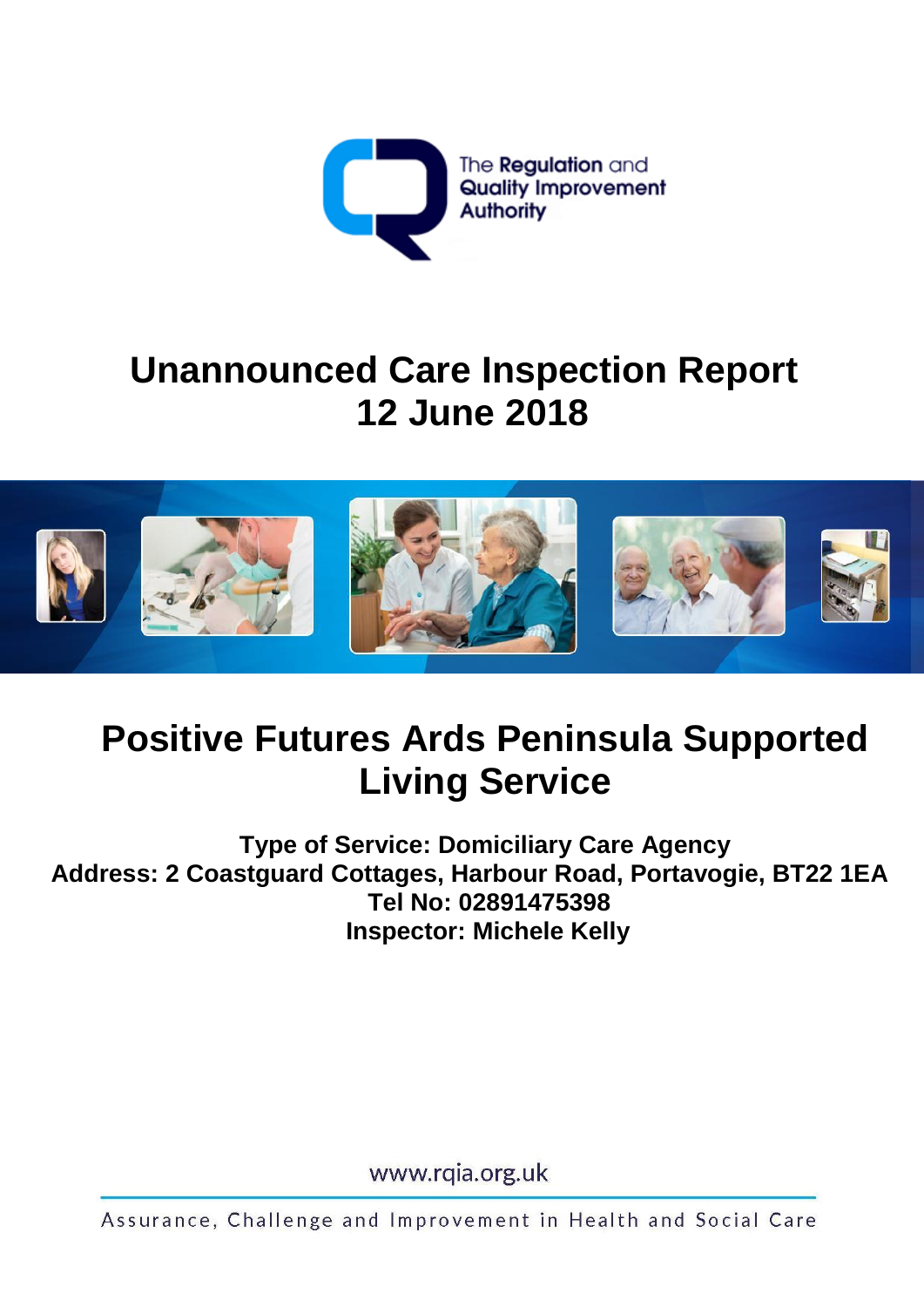It should be noted that this inspection report should not be regarded as a comprehensive review of all strengths and areas for improvement that exist in the service. The findings reported on are those which came to the attention of RQIA during the course of this inspection. The findings contained within this report do not exempt the service from their responsibility for maintaining compliance with legislation, standards and best practice.

#### **1.0 What we look for**



#### **2.0 Profile of service**

Positive Futures Ards Peninsula Supported Living Service is a domiciliary care agency (supported living type) which provides a range of supported living services, housing support and personal care services to individuals living in the Ards Peninsula area.

| 3.0 Service details                      |                            |  |
|------------------------------------------|----------------------------|--|
|                                          |                            |  |
| <b>Organisation/Registered Provider:</b> | <b>Registered Manager:</b> |  |
| <b>Positive Futures</b>                  | Anne Magee                 |  |
|                                          |                            |  |
| <b>Responsible Individual:</b>           |                            |  |
| Ms Agnes Philomena Lunny                 |                            |  |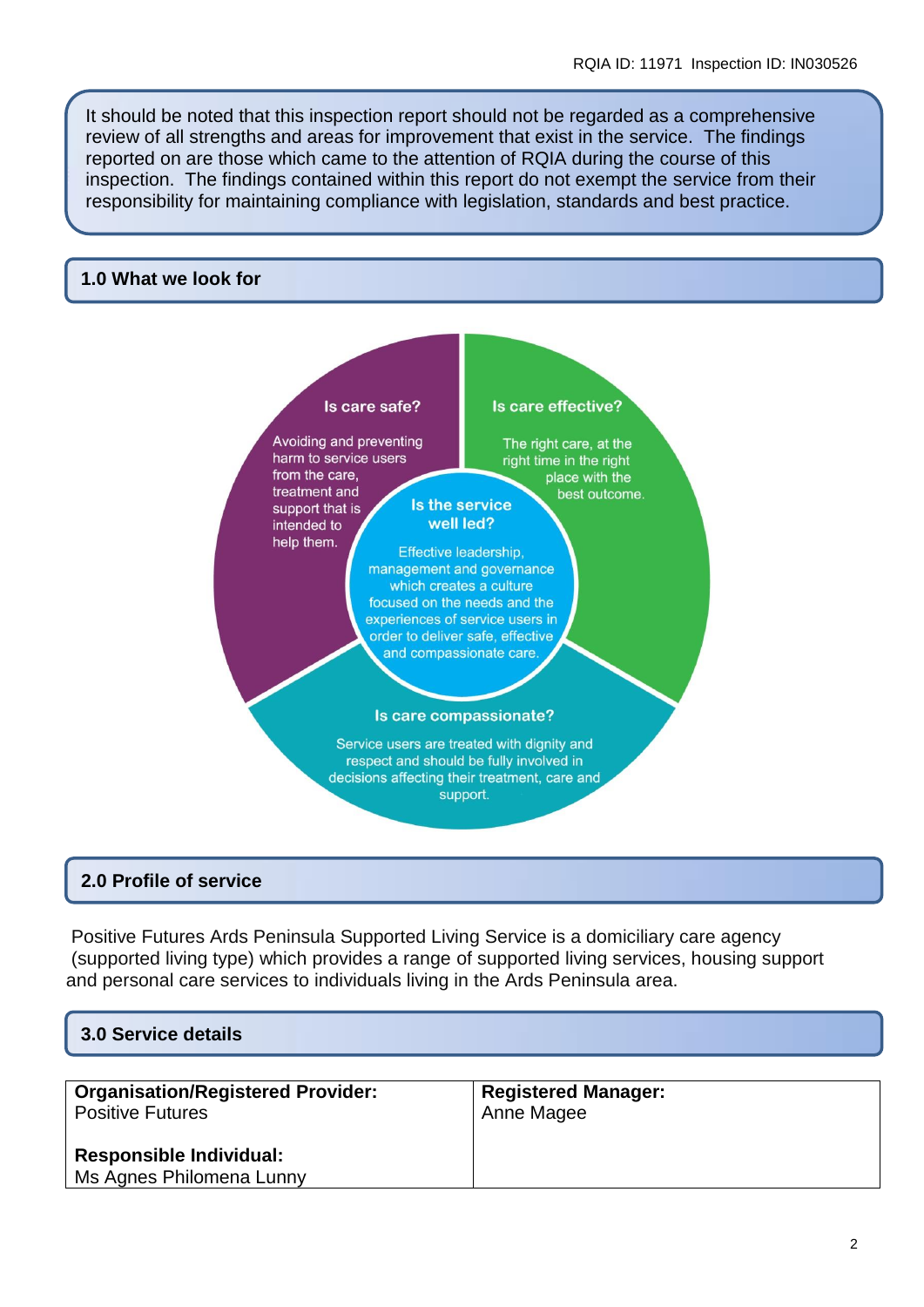| Person in charge at the time of inspection: | Date manager registered: |
|---------------------------------------------|--------------------------|
| Anne Magee                                  | 1 April 2015             |

#### **4.0 Inspection summary**

An announced inspection took place on 12 June 2018 from 10.00 to 15.00 hours.

This inspection was underpinned by the Domiciliary Care Agencies Regulations (Northern Ireland) 2007 and the Domiciliary Care Agencies Minimum Standards, 2011.

The inspection assessed progress with any areas for improvement identified since the last care inspection and to determine if the agency was delivering safe, effective and compassionate care and if the service was well led.

Evidence of good practice was found in relation to governance and management systems, person-centred care records, collaboration with stakeholders and staff recruitment, training and induction. This was supported through review of records at inspection and during feedback from staff on inspection.

At the request of the people who use Positive Futures supported living services, Positive Futures has requested that RQIA refer to these individuals as 'the people supported'.

The findings of this report will provide the agency with the necessary information to assist them to fulfil their responsibilities, enhance practice and the experience of the people supported. The inspector would like to thank the people supported and agency staff for their warm welcome and full cooperation throughout the inspection process.

# **4.1 Inspection outcome**

|                                       | <b>Regulations</b> | <b>Standards</b> |
|---------------------------------------|--------------------|------------------|
| Total number of areas for improvement |                    |                  |

This inspection resulted in no areas for improvement being identified. Findings of the inspection were discussed with Anne Magee, registered manager, as part of the inspection process and can be found in the main body of the report.

Enforcement action did not result from the findings of this inspection.

#### **4.2 Action/enforcement taken following the most recent care inspection dated 14 February 2018**

No further actions were required to be taken following the most recent inspection on 14 February 2018.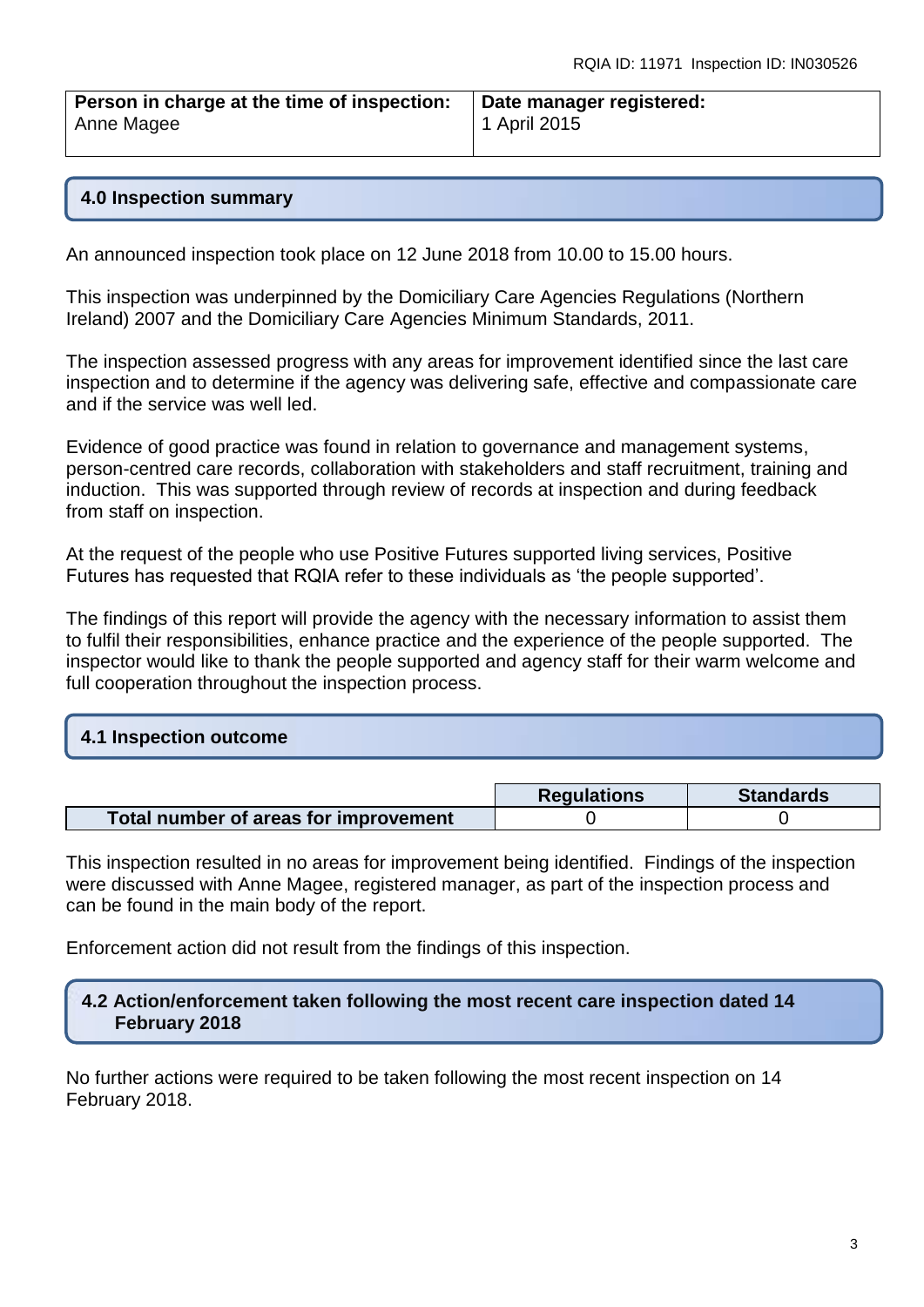# **5.0 How we inspect**

Prior to the inspection a range of information relevant to the service was reviewed. This included the following records:

- previous RQIA inspection report
- records of notifiable events
- any correspondence received by RQIA since the previous inspection

During the inspection the inspector met with the manager, four staff members and one person supported. Following the inspection the inspector spoke on the telephone with a relative and had email communication from a Health and Social Care Trust (HSCT) professional.

The following records were examined during the inspection:

- Statement of Purpose
- Information Handbook Positive Futures Supported Living Services
- Two care records (person centred portfolio)
- **•** Person Centred Supervision Policy and Procedure
- Staff training matrix
- Supervision matrix
- Records confirming registration with the Northern Ireland Social Care Council(NISCC)
- Recruitment and Selection Policy
- Adult Safeguarding Procedure
- Person Centred Review and Planning Policy
- Monthly quality monitoring reports
- A selection of staff meeting minutes and minutes for meetings with the people supported
- Making a complaint (easy read version)
- Challenging Bad Practice at Work (Whistleblowing) Policy

At the request of the inspector, the manager was asked to display a poster prominently within the agency's registered premises. The poster invited staff to give their views and provides staff with an electronic means of providing feedback to RQIA regarding the quality of service provision. Four responses were received.

The inspector requested that the person in charge place a 'Have we missed you"' card in a prominent position in the agency to allow people supported and family members who were not available on the day of the inspection to give feedback to RQIA regarding the quality of service provision. Two responses were received.

Feedback from relatives, staff and professionals contacted during the course of the inspection was mainly positive. However the inspector contacted the manager following the inspection in respect of issues raised in one relative's questionnaire and feedback from two staff members via survey monkey. The manager agreed to address these matters which are reflected in the main body of the report.

The findings of the inspection were provided to Anne Magee, the registered manager at the conclusion of the inspection.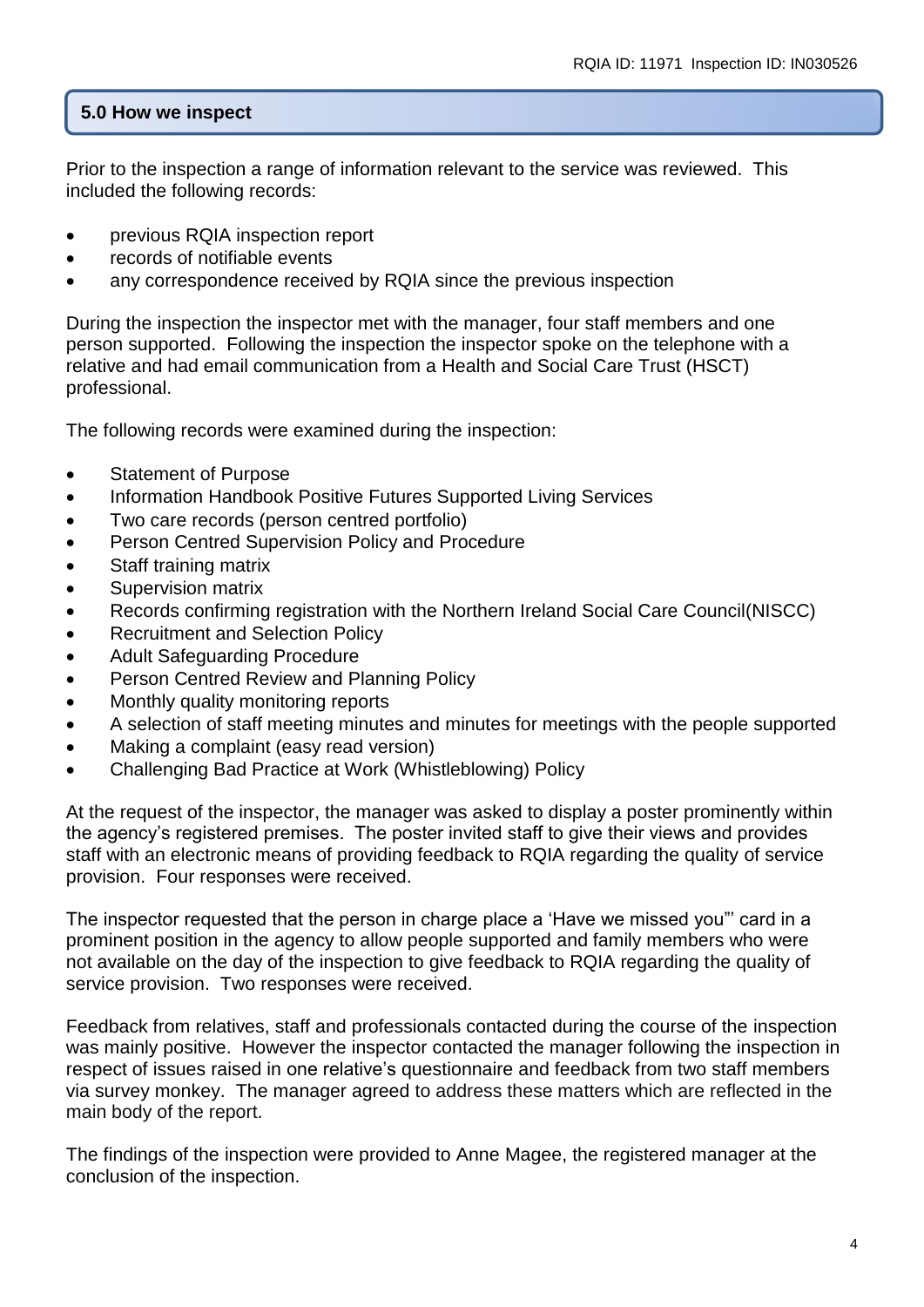#### **6.0 The inspection**

**6.1 Review of areas for improvement from the most recent inspection dated 14 February 2018.**

The most recent inspection of the agency was an unannounced care inspection.

There were no areas for improvement made as a result of the last care inspection.

#### **6.3 Inspection findings**

**6.4 Is care safe?**

**Avoiding and preventing harm to people supported from the care, treatment and support that is intended to help them.**

The agency's registered premises are located at 2 Coastguard Cottages, Harbour Road, Portavogie and are suitable for the purposes of the agency.

The agency is managed by the manager and deputy service managers who lead a team of senior support staff and support staff. The agency's staffing arrangements were discussed and it was noted that there had been recent recruitment at senior support worker level. The manager confirmed that recruitment is ongoing. The inspector met with two newly recruited staff members who were on the second day of induction. They spoke enthusiastically about choosing to work for Positive Futures because of the culture and ethos of care within the organisation and outlined elements of the robust induction programme they were participating in.

The agency's staff recruitment process is managed in conjunction with the organisation's human resources department. Prior to last year's inspection an inspector visited the organisation's head office and met with human resources staff and examined a variety of records. The inspector was assured that there were suitable arrangements in place to ensure the supply of suitably experienced staff to work in the homes of the people supported.

The provision of induction and training was discussed with staff and records examined during inspection. Staff indicated that in addition to areas of training considered to be mandatory, they could access additional areas of training and guidance. There were arrangements in place for monitoring the uptake of all training and ensuring that updates are provided in a timely manner.

The inspector noted that the provision of supervision, annual appraisal, training and induction are monitored on a regular basis by the manager and by the operations manager responsible for overseeing the quality of service provision.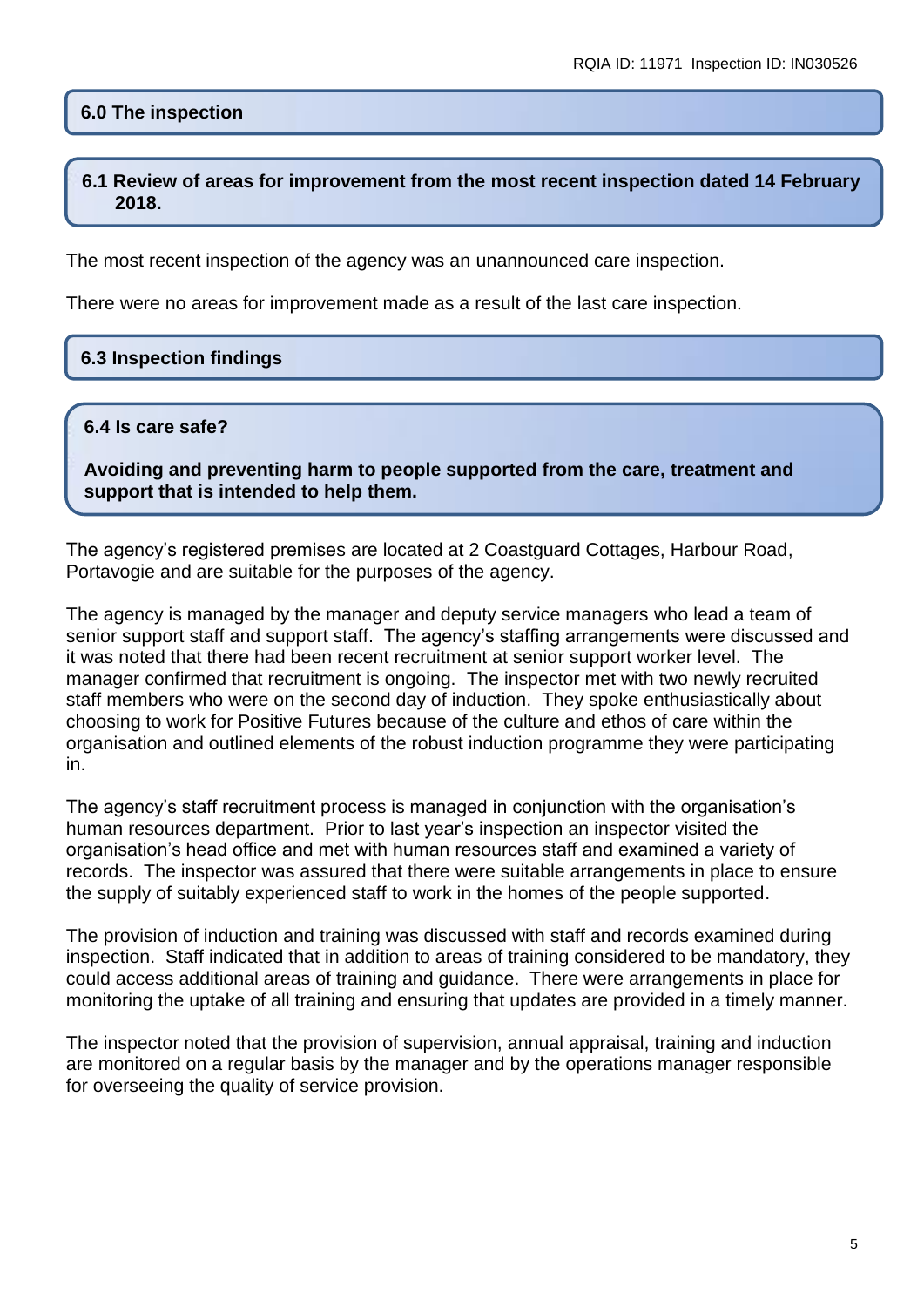The agency's adult safeguarding procedures have been updated in accordance with the regional policy and procedures. The role of the adult safeguarding champion (ASC) was discussed during the inspection and the inspector was advised that the organisation's operations director holds this responsibility and ensures that the organisation's safeguarding activity is in accordance with the regional policy and procedures.

The manager discussed the referral of a potential safeguarding matter which had been screened out by the Health and Social Care Trust (HSCT). The inspector was advised of the organisation's response to the matter and was satisfied that appropriate action had been taken.

Two of the people supported provided consent for the inspector to access their person centred portfolio. This included assessments of needs and risk and a range of personalised plans of care, based on the needs and preferences of the individual. They also reflected the involvement of the person supported and their representatives.

Most of the staff who provided feedback via survey monkey to RQIA provided some response in relation to 'Is Care Safe'. One respondent was undecided about levels of satisfaction with this area of service provision. One relative's comments also indicated some dissatisfaction; these comments were discussed with the manager following the inspection. The manager advised the inspector that she would work with senior staff to address the matters raised.

# **Areas of good practice**

There were examples of good practice found throughout the inspection in relation to staff recruitment, induction, training and supervision and appraisal.

# **Areas for improvement**

No areas for improvement were identified during the inspection.

|                                       | <b>Requlations</b> | <b>Standards</b> |
|---------------------------------------|--------------------|------------------|
| Total number of areas for improvement |                    |                  |

# **6.5 Is care effective?**

# **The right care, at the right time in the right place with the best outcome.**

The agency's systems to promote effective communication between people supported, staff and other key stakeholders were assessed during the inspection. Records confirmed that the HSC Trust multidisciplinary team collaborate with the staff team to ensure individuals achieve appropriate care and support. Discussions with representatives and staff, and observations of staff interaction during the inspection indicated that staff communicate sensitively with the people supported.

The inspector noted that records viewed during the inspection were maintained in accordance with legislation, standards and the organisational policy. The inspector observed that staff had received training relating to record keeping and confidentiality.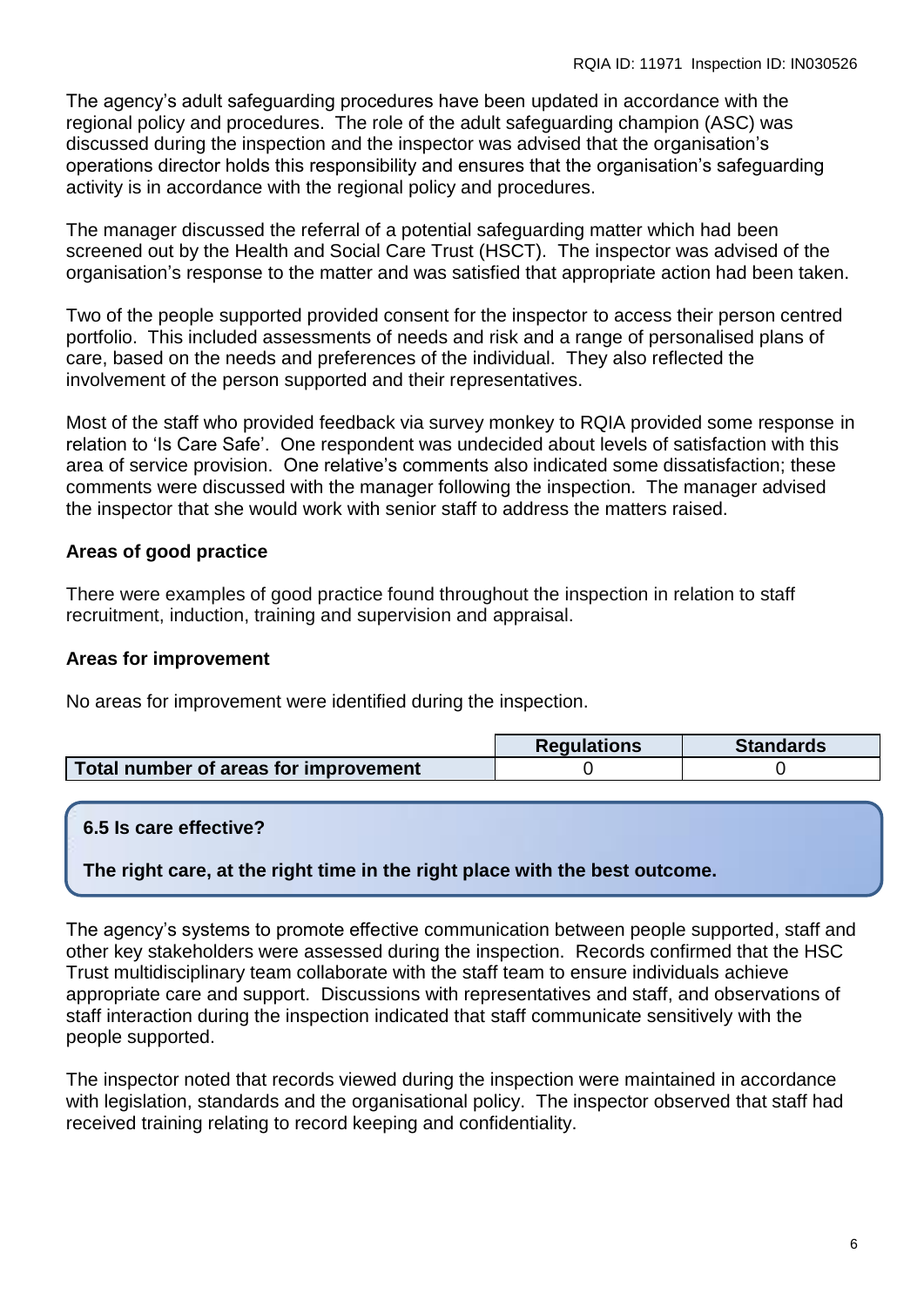The inspector discussed with agency staff the methods used to seek and obtain the views of the people supported, their representatives and agency staff. It was noted that while some of the people supported do not use verbal communication, agency staff use a variety of methods to support effective communication with the people supported; these include observations, learning logs and the supply of experienced staff who have been 'matched' to work with individuals. Person centred portfolios are also used to provide detailed information in relation to the communication needs of individuals.

A HSC Trust professional who communicated with the inspector following the inspection commented;

"Positive Futures provide very good care and I have no concerns."

# **Areas of good practice**

There were examples of good practice found throughout the inspection in relation to care records, communication between people supported and agency staff and other key stakeholders.

# **Areas for improvement**

No areas for improvement were identified during the inspection.

|                                       | <b>Regulations</b> | <b>Standards</b> |
|---------------------------------------|--------------------|------------------|
| Total number of areas for improvement |                    |                  |

# **6.6 Is care compassionate?**

**People supported are treated with dignity and respect and should be fully involved in decisions affecting their treatment, care and support.**

During the inspection the inspector sought to assess the agency's ability to treat people supported with dignity, respect and equality and to fully involve them and/or their representatives in decisions affecting their care and support.

Staff spoken with during the inspection described aspects of care provision which reflected their understanding of choice, dignity, and respect. The manager described examples of how staff engage with the people supported to enable them to live a more fulfilling life in the community. Staff also demonstrated a clear understanding regarding confidentiality in line with policy.

The inspector commends the emphasis placed on personalisation by the agency as evidenced by the records within the personal portfolio which contains a range of tools to ensure staff had the information required to best support the individuals.

Observations made during the inspection indicated that the promotion of values such as choice, dignity and respect were embedded in the culture and ethos of the organisation. The manager described how a team of staff facilitated care for an individual with complex health needs to enable this person to continue to live as independently as possible.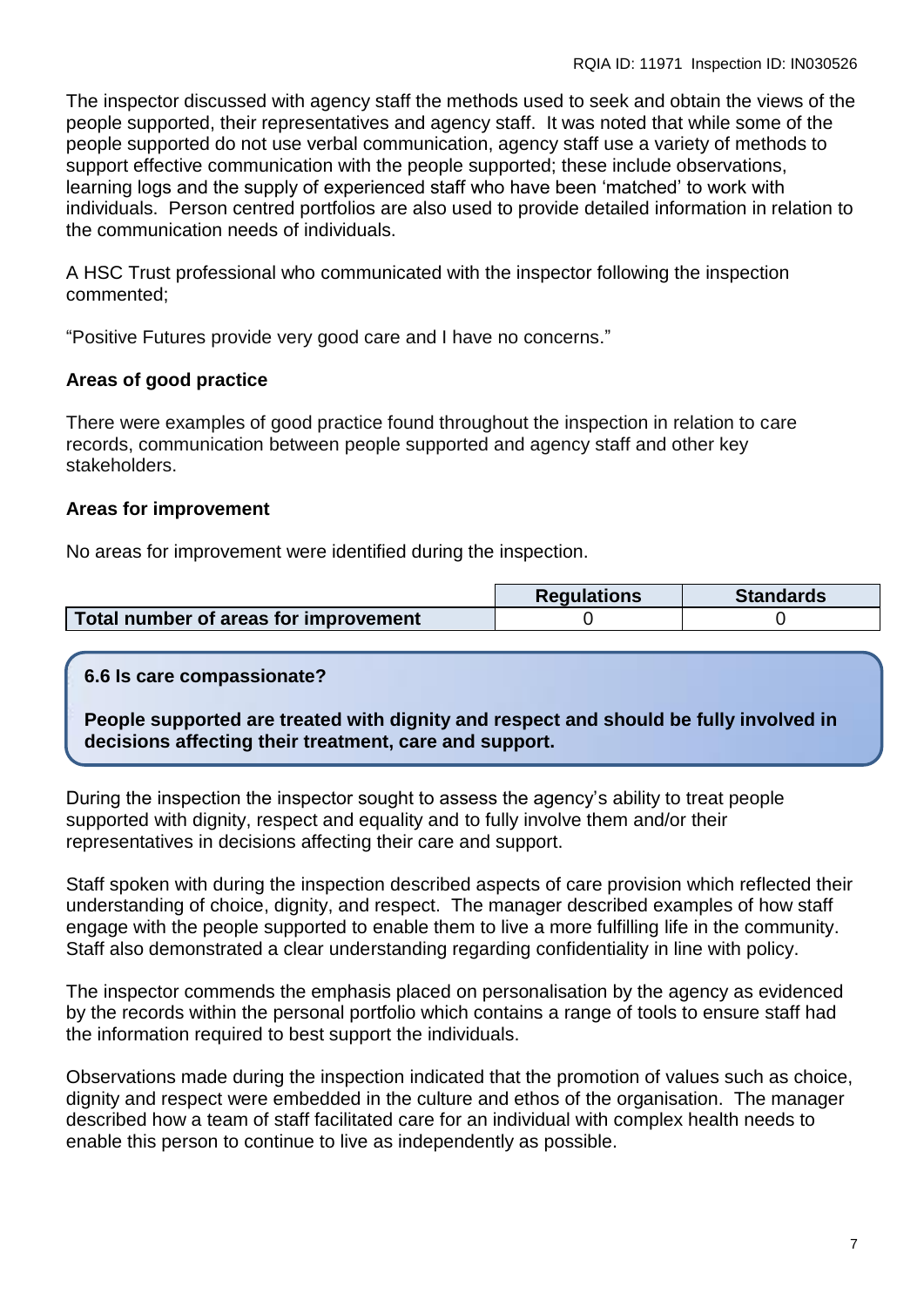The inspector noted a compliment made by a relative about the quality of life of a person supported since their move to Positive Futures:

"XXXX is so settled and getting places XXXX never got before"

A relative spoken with following the inspection said they were "absolutely happy" with Positive Futures and described how the agency contact them regularly to provide updates.

### **Areas of good practice**

There were examples of good practice found throughout the inspection in relation to the provision of personalised compassionate care and the involvement of people supported and their relatives.

#### **Areas for improvement**

No areas for improvement were identified during the inspection.

|                                       | <b>Requlations</b> | <b>Standards</b> |
|---------------------------------------|--------------------|------------------|
| Total number of areas for improvement |                    |                  |

# **6.7 Is the service well led?**

**Effective leadership, management and governance which creates a culture focused on the needs and experience of people supported in order to deliver safe, effective and compassionate care.**

The inspector reviewed management and governance systems in place within the agency to meet the needs of the people supported; it was identified that the agency has effective systems of management and governance in place. The agency is managed by the registered manager who is supported by deputy managers, senior support workers and support workers.

Feedback provided to the inspector indicated that there are effective collaborative working relationships with relevant stakeholders, including HSC Trust representatives.

Quality monitoring activity includes an assessment of a range of 'metrics' submitted by the manager on a monthly basis. A visit to the agency's registered premises is also undertaken and includes discussion with staff and the people supported. The reports of the quality monitoring undertaken were examined; these were suitably detailed and included references to recruitment activity, deployment of staff and to good practice identified. Any areas for improvement were also clearly noted alongside actions to be taken and timescales.

A review of incidents confirmed that these were appropriately managed and there were procedures in place to ensure that any complaints received would be responded to in accordance with policy.

The manager described staff participation in team meetings and weekly house meetings. The inspector viewed minutes of such meetings which evidenced they were an effective method of sharing information and obtaining guidance on a range of matters.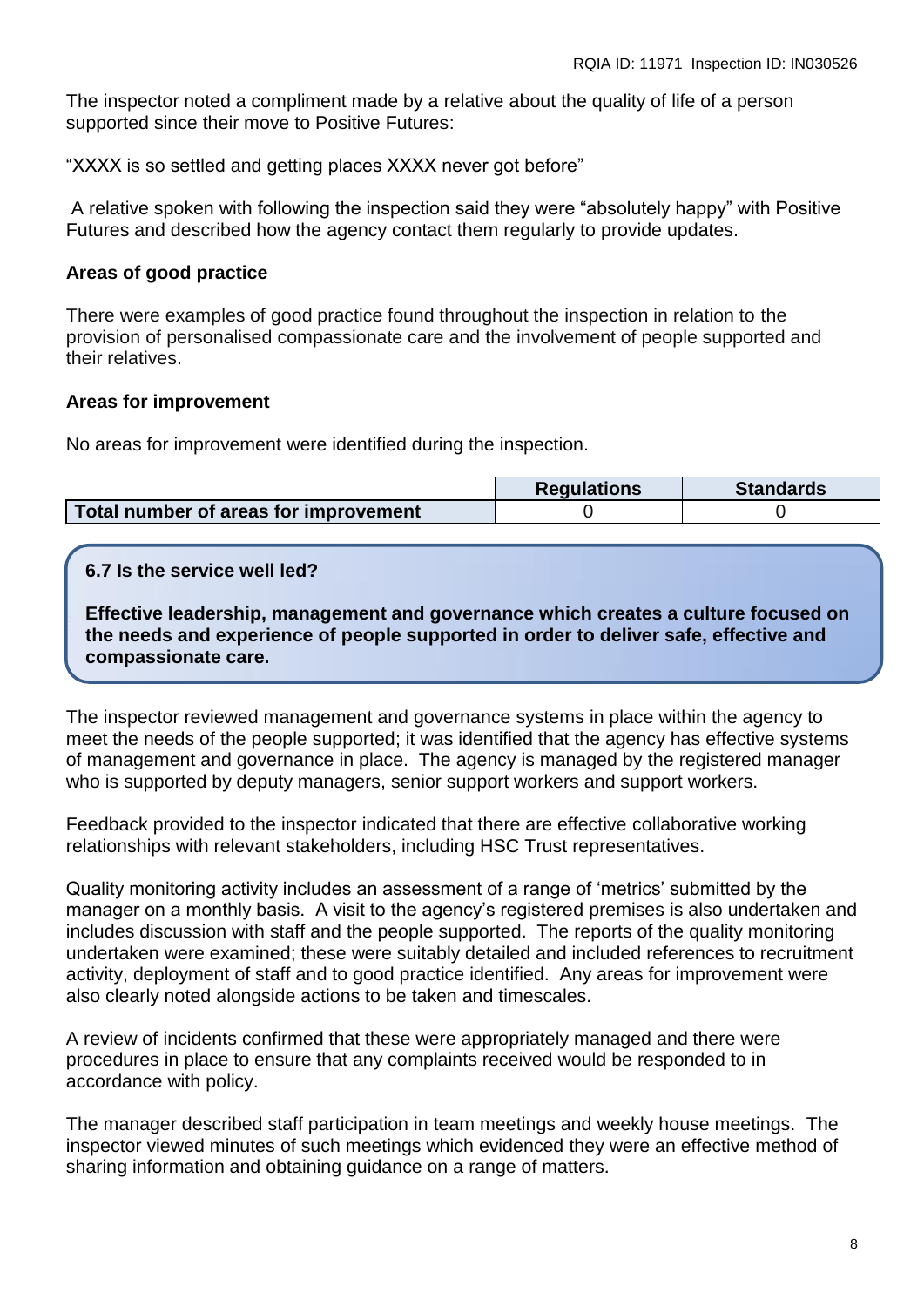Staff who met with the inspector advised that the manager is very supportive and approachable; staff were also able to describe the process for obtaining support and guidance including the arrangements for out of hours. Two staff who provided electronic feedback to RQIA indicated that they were not satisfied that the care is well led. This matter was discussed on the telephone with the manager who agreed to work with the management team to address this issue.

The inspector discussed arrangements in place that relate to the equality of opportunity for people supported and the importance of the staff being aware of equality legislation whilst recognising and responding to the diverse needs of people supported. The registered manager was able to discuss the ways in which staff development and training enables staff to engage with a diverse range of people supported.

Some of the areas of equality awareness identified during the inspection include:

- **e** effective communication
- the involvement of people supported
- advocacy
- equal care and support
- individual person centred care
- individual risk assessment

### **Areas of good practice**

There were examples of good practice found throughout the inspection in relation to governance arrangements, management of incidents and quality improvement

#### **Areas for improvement**

No areas for improvement were identified during the inspection.

|                                       | <b>Requlations</b> | <b>Standards</b> |
|---------------------------------------|--------------------|------------------|
| Total number of areas for improvement |                    |                  |

#### **7.0 Quality improvement plan**

There were no areas for improvement identified during this inspection, and a QIP is not required or included, as part of this inspection report.